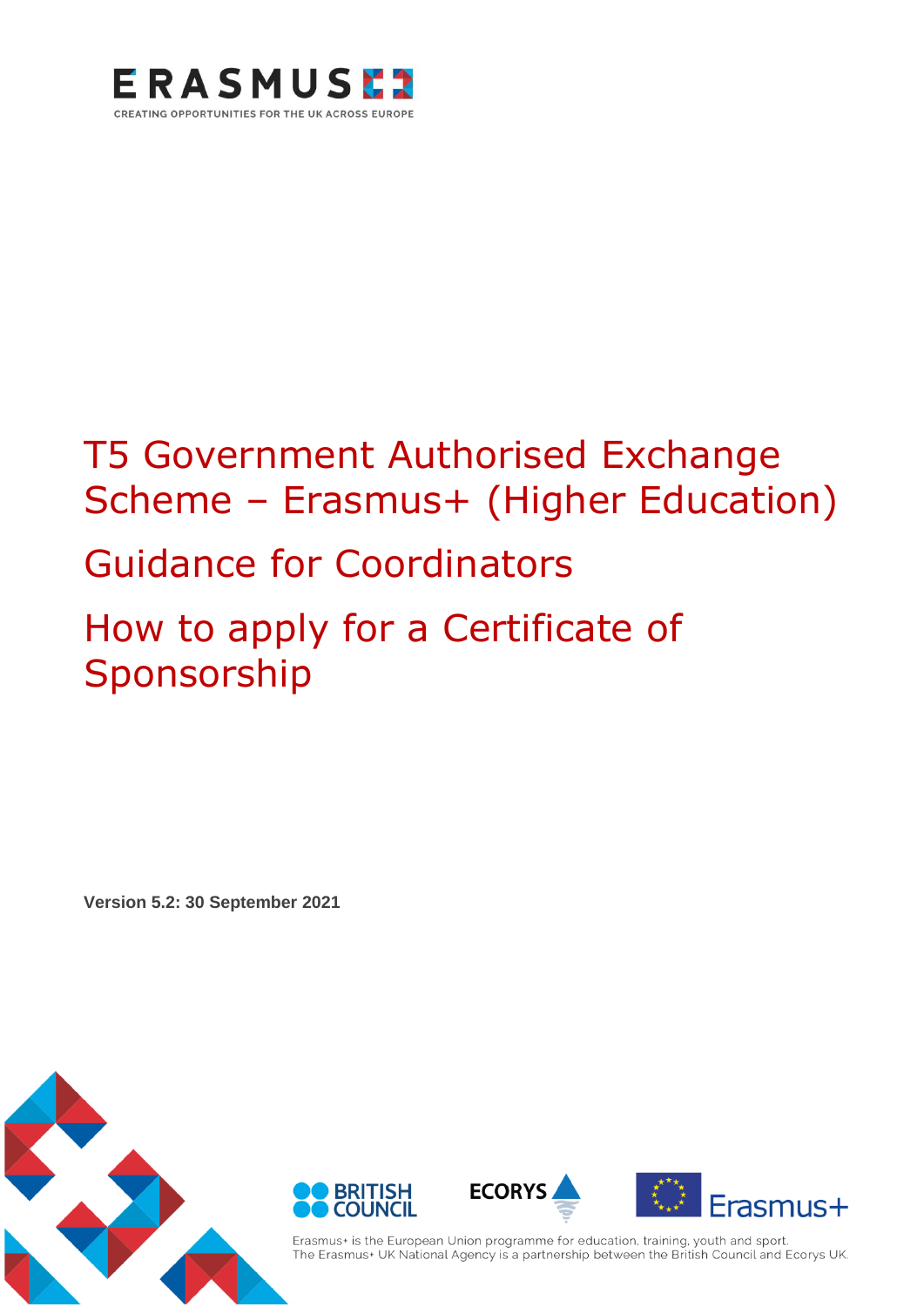

## Overview of changes to the guide

This document is version 5.2 of the T5 Government Authorised Exchange Scheme – Erasmus+ (Higher Education) Guidance for Coordinators – How to apply for a Certificate of Sponsorship The table below gives an overview of changes made compared to previous versions of the guide:

| Page<br>number in<br>version 5.1<br>of the guide | Change                                                                                                                               | Page number in<br>current version<br>of the guide |
|--------------------------------------------------|--------------------------------------------------------------------------------------------------------------------------------------|---------------------------------------------------|
| $\overline{2}$                                   | Removed statement about EEA/EU students who<br>come for research for under 6 months.                                                 | n/a                                               |
| n/a                                              | Changed deadline for application submission to<br>"no later than 10 weeks before the placement start<br>date"                        | $\overline{\mathbf{4}}$                           |
| Page<br>number in<br>version 4 of<br>the guide   | Change                                                                                                                               | Page number in<br>current version<br>of the guide |
| n/a                                              | Added clarification about start date in relation to<br>virtual/ blended mobilities.                                                  | 3                                                 |
| n/a                                              | Added<br>sentence<br>the<br>job<br>about<br>being<br>supernumerary to the host letter.                                               | 5                                                 |
| n/a                                              | Added clarification re: agencies that carry out<br><b>DBS</b> checks                                                                 |                                                   |
| n/a                                              | Added information about the hard copy of the CoS<br>being sent by email                                                              | 3                                                 |
| n/a                                              | Added clarification about the project number                                                                                         | 3                                                 |
| n/a                                              | Added clarification about job tasks on<br>the<br>application form needing to match the one on the<br>Invitation letter from the host | 3                                                 |
| n/a                                              | Added clarification about the<br>passport<br>copy<br>needing to include covers and all pages                                         | $\overline{4}$                                    |
| n/a                                              | Added graduation date to the confirmation letter<br>from the university                                                              | 5                                                 |
| n/a                                              | Added clarification about traineeship title vs job<br>title                                                                          | 5                                                 |
| n/a                                              | Added requirement for the mobility to end before<br>the last day of the 18 months for recent graduates                               | 6                                                 |
| n/a                                              | Added clarification about criminal check validity                                                                                    | 6                                                 |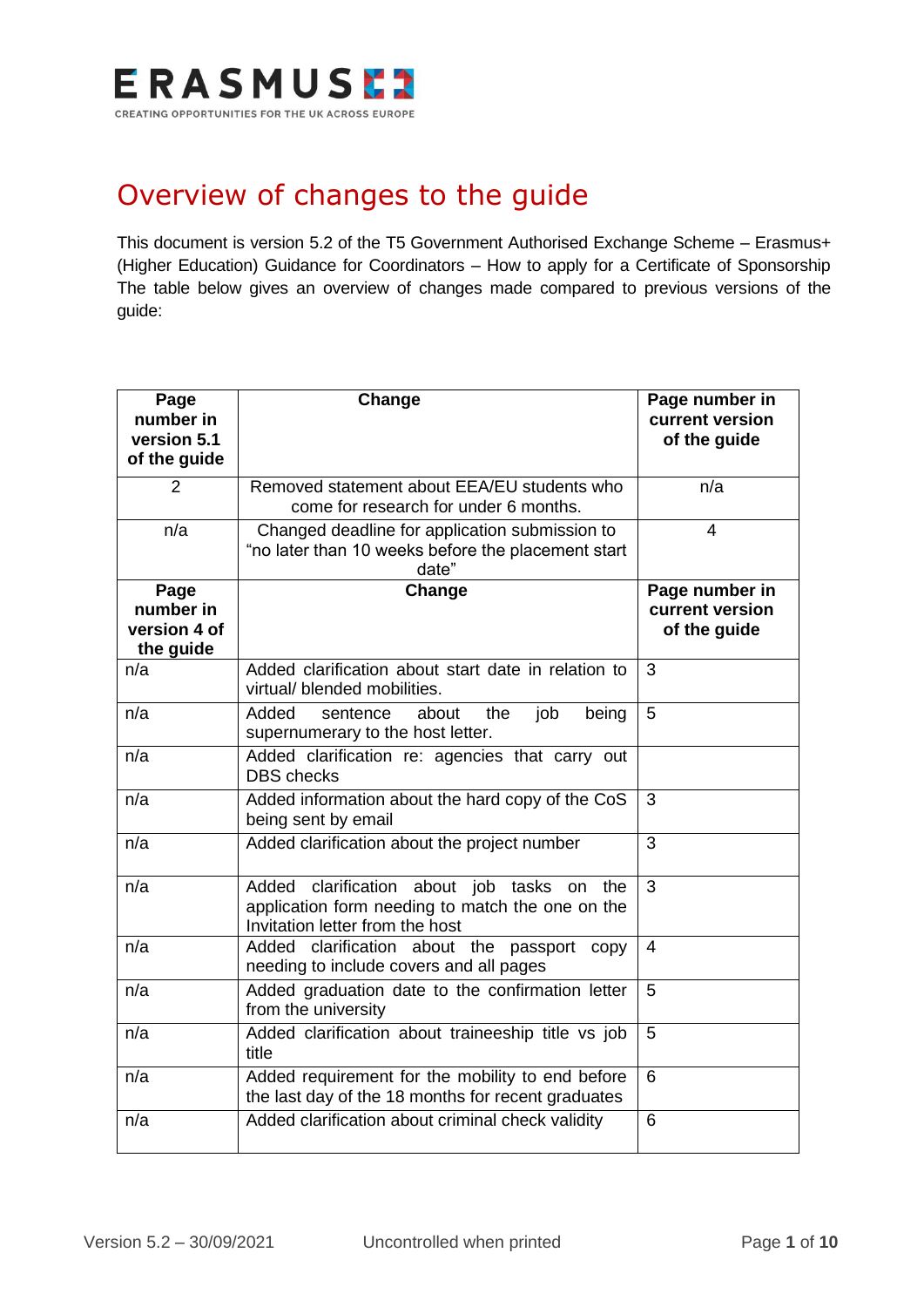

| n/a | Added requirement that the job title, tasks,   7<br>working hours and work address on the contract<br>must match the application form |  |
|-----|---------------------------------------------------------------------------------------------------------------------------------------|--|
|     | Deleted paragraph about sending the hard copy of $ n/a $<br>the Certificate of Maintenance by post                                    |  |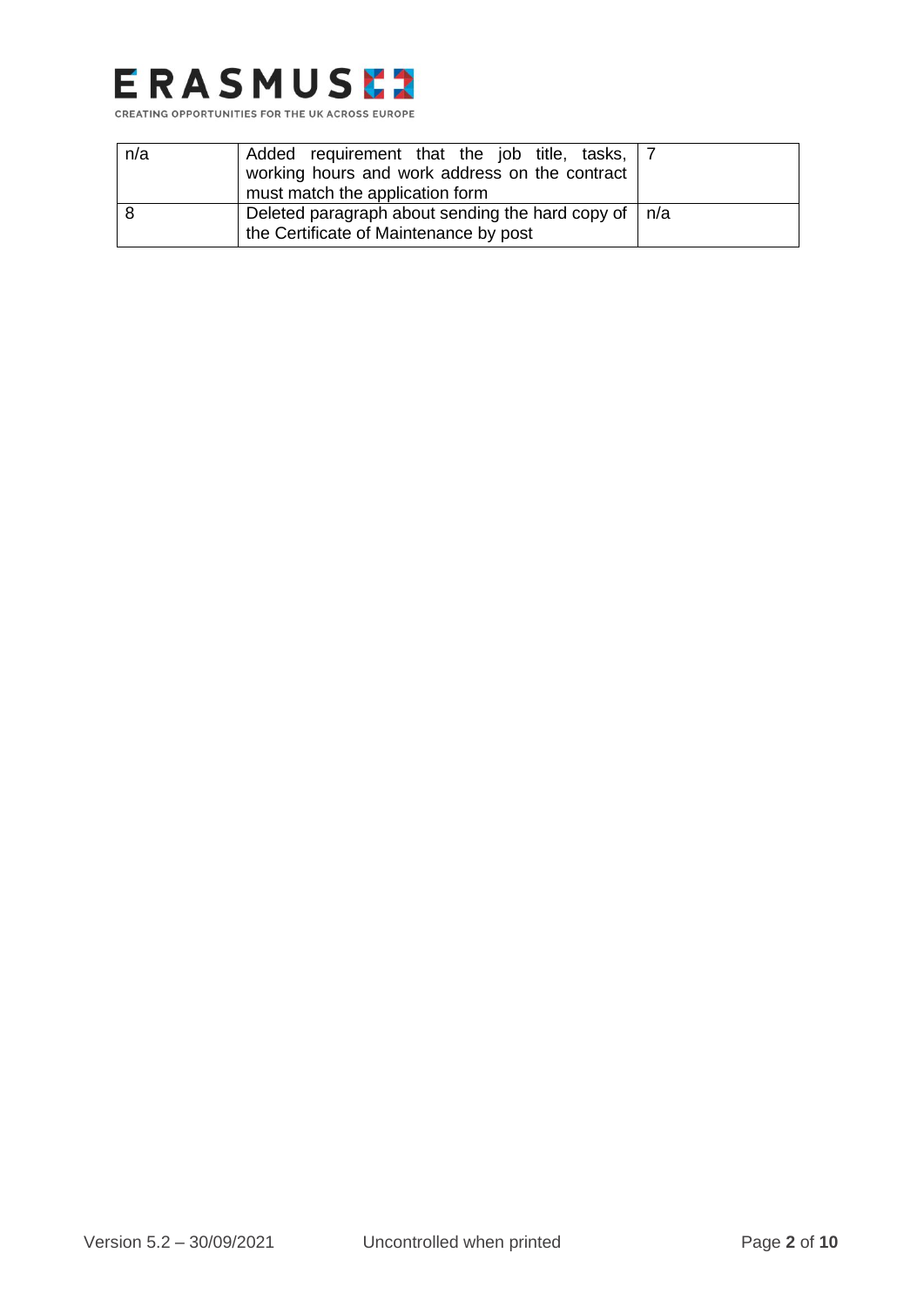

## **Overview**

Participants who have been awarded a traineeship mobility in the United Kingdom (UK) through the Erasmus+ programme will require a T5 visa through the UK [Government and Authorised Exchange](https://www.gov.uk/tier-5-government-authorised-exchange)  [Category](https://www.gov.uk/tier-5-government-authorised-exchange) (GAE). The only excepted category from this rule are European Economic Area (EEA) / European Union (EU) students who come to the UK for a research mobility that lasts less than six months.

The GAE Category is for those participants coming to the UK through approved schemes that aim to share knowledge, experience and best practice through work placements, whilst experiencing the wider social and cultural setting of the UK. This category **cannot be used** to fill job vacancies or provide a way to bring unskilled labour to the UK.

Before the participant can apply for a T5 visa they will need to obtain a T5 Certificate of Sponsorship (CoS) number from the British Council who are classified by the UK Home Office as a licensed Category A sponsor.

## **What is a 'Certificate of Sponsorship (CoS)'?**

The CoS is a unique reference number which holds information about the work placement and the participant's personal details. The participant will need to use this number when applying for a visa. The CoS number is issued by the sponsoring institution, which for Erasmus+ in the UK is the British Council.

### **Eligibility – Will my application be successful?**

The British Council issues CoS numbers where applications meet the eligibility criteria set out below:

- The job role offered must be a minimum skill level of NVQ Level 3 or above. For further information about qualification levels please visit the [Government website.](https://www.gov.uk/what-different-qualification-levels-mean)
- The work experience placement **must not** replace a genuine job vacancy in the UK work force. This means that the role must be over and above a hosts normal staffing requirements; if the person filling the role were not there, it wouldn't be filled by anyone else
- The work experience placement must be linked to the participant's course of study at their sending university.
- The work experience placement must be a minimum of two months and a maximum of 12 months.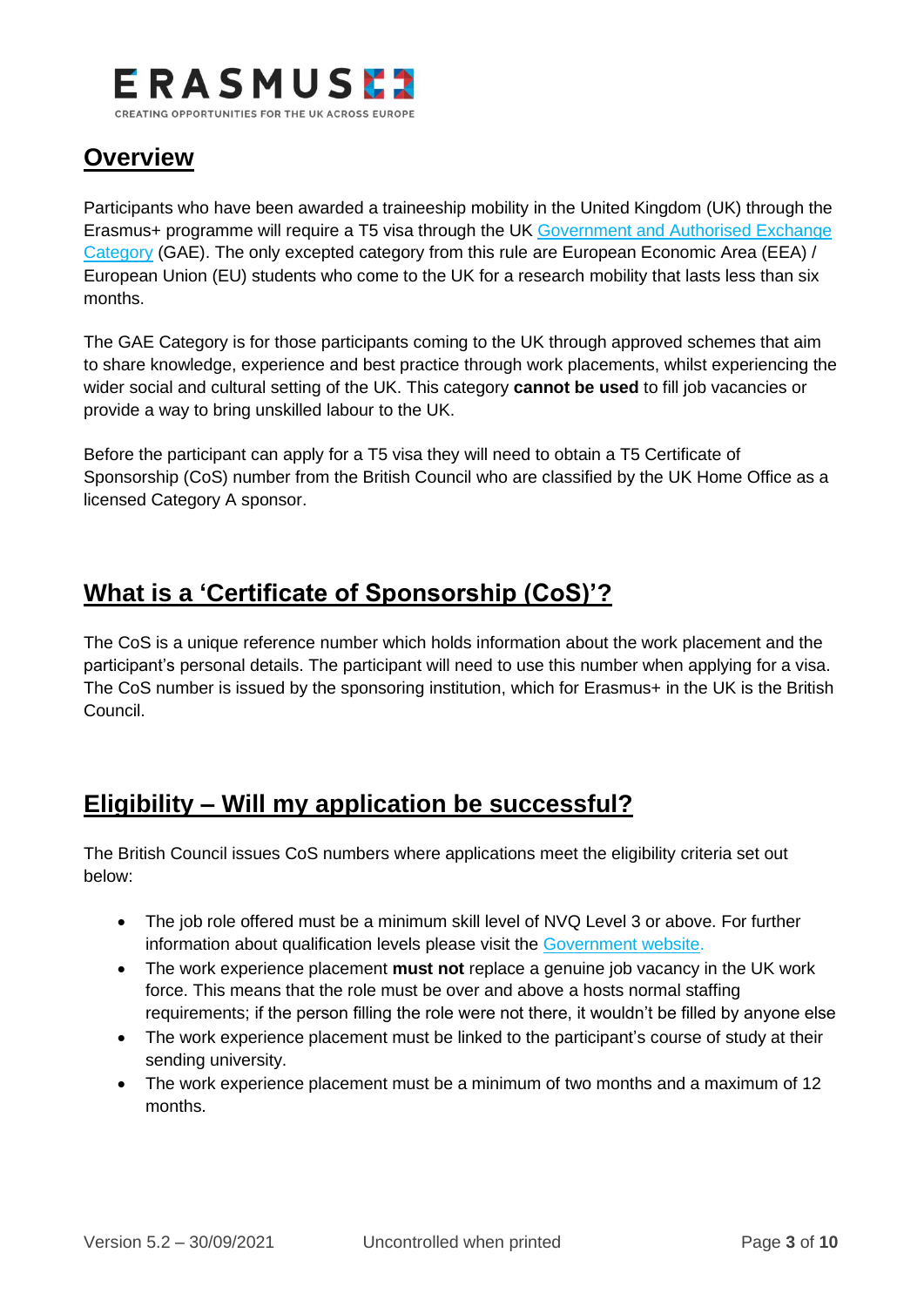

## **How to apply for a Certificate of Sponsorship (CoS)**

Please read these instructions carefully as they detail how to apply for a CoS. The Erasmus+ Coordinator from the sending university needs to email a complete application to the T5 [team.](mailto:Tier5erasmus@britishcouncil.org) All communication with the British Council in respect of the issuing of a CoS will be via the university coordinator who is responsible for updating participants on the progress of their applications.

In order for the T5 team to process applications we require the following documentation:

#### **1) A fully completed [T5 CoS Application Form](https://www.erasmusplus.org.uk/file/2469/download)**

- **Passport information** must match exactly the participant's passport.
- **Home address** needs to be the participants' current address. Please include full address details and postcode. Due to Covid-19 we are no longer sending the hard copy of the CoS by post to the participant. The CoS number will be included as a PDF in the Letter of Maintenance email we will send you after we assess the application.
- **Start date** needs to be the date the participant will come to the UK. In case of a blended/ virtual mobility that starts before the participant travels to UK, please fill in the actual start date when the participant will be in the UK **in person**.
- **Multiple Entry Visa** for participants travelling in and out of the UK on a regular basis, either for personal reason or in connection with their work placement. Please note if the participant's placement is 6 months or less if they leave the common travel area for leisure/domestic purposes they would not be allowed back into the UK on that visa.
- **Total weekly hours of work** needs to be equivalent to full-time working hours (a minimum of 30hrs and a maximum of 48hrs per week).
- **Main work placement address** needs to be completed in full including the host company/ institution name.
- **Contact (mentor)** details need to be completed in full and it is important that these details are correct for reporting duties as stipulated by the Home Office.
- **Job title** of the participant at the work placement. This must be the job title detailed in the invitation letter from the host – **not** just Erasmus+ student/intern.
- **Job type** must be selected from the drop-down list. Details on the relevant SOC code can be obtained on the [Office for National Statistics](https://onsdigital.github.io/dp-classification-tools/standard-occupational-classification/ONS_SOC_occupation_coding_tool.html) Occupation Coding Tool. The job description attached to the SOC code must match the job role to be undertaken at the work placement.
- **Project Reference Number** (as per the Grant Agreement) This is the contract between your sending organisation and the National Agency from its country e.g. 2019-1-IT01-KA103-012345.
- **Is the work placement supernumerary?** This placement **must not** be part of normal staffing requirements and not filling a job vacancy.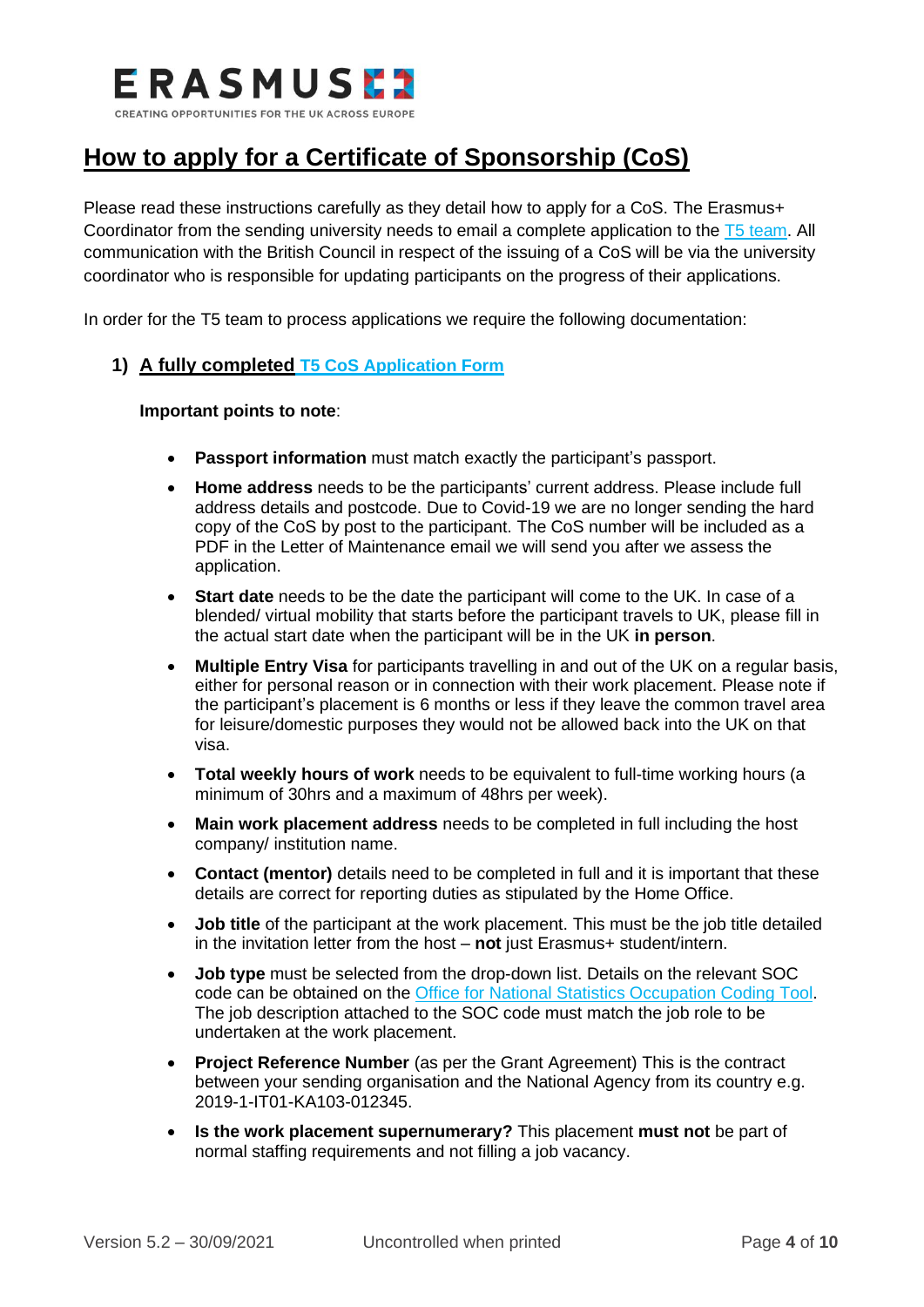# ERASMUSEZ

CREATING OPPORTUNITIES FOR THE UK ACROSS EUROPE

- **Detailed summary of the tasks** the participant will undertake at the work placement. Please provide detailed information in this section, focusing on the exact tasks, not the overall project. These should match the tasks detailed in the invitation letter from the host.
- **Demonstrate how** the work experience placement and the job role relate to the participants degree programme. Please provide detailed information in this section.
- **Total monthly additional allowances** (if applicable) If the participant receives any additional funding on top of their Erasmus+ grant, for example if the host organisation covers accommodation costs. Any additional allowances from the host organisation must also be detailed in the appropriate section in the Learning Agreement for Traineeships.
- If the participant receives **additional allowances,** they should detail each allowance separately on the application form.
- If they receive a **monthly salary** from the host organisation, please submit a **copy of the contract of employment** with the supporting documentation.
- **UK National Insurance number.** If the participant is only receiving an Erasmus+ grant then they do not need one. However, they receive a **monthly salary** from the host organisation then they will need to provide us with a copy of their NI number if they have one already or submit a copy of their NI number after they've received one, once they've arrived.
- Will the participant be undertaking **[regulated activity](https://www.gov.uk/government/publications/dbs-guidance-leaflets)** in relation to children and/or adults within their job role? Please **check with the host organisation** if they will be. If they are, then we will require **[overseas criminal record check](https://www.gov.uk/government/publications/criminal-records-checks-for-overseas-applicants)** certificates from the participants' **country of origin** and **most recent country of residence.** We will also require a copy of the **[Disclosure and Barring Service \(DBS\)](https://www.gov.uk/dbs-check-applicant-criminal-record)** check certificate. Participants will be unable to undertake regulated activity until a satisfactory disclosure has been obtained.
- Will the participants **bring dependants (family members)** with them to the UK? Further information can be found **[here](https://www.gov.uk/tier-5-government-authorised-exchange/family-members)**



*Please complete ALL fields of the CoS application form accurately and in full. This information is entered onto the Home Office Sponsorship Management System (SMS). Irregularities with the information may cause delays in issuing the CoS number.*

#### **2) Copy of the participant's passport**

- We need to see a copy of the **entire passport**, including covers, ID details and leave stamps
- Each page must be easily readable.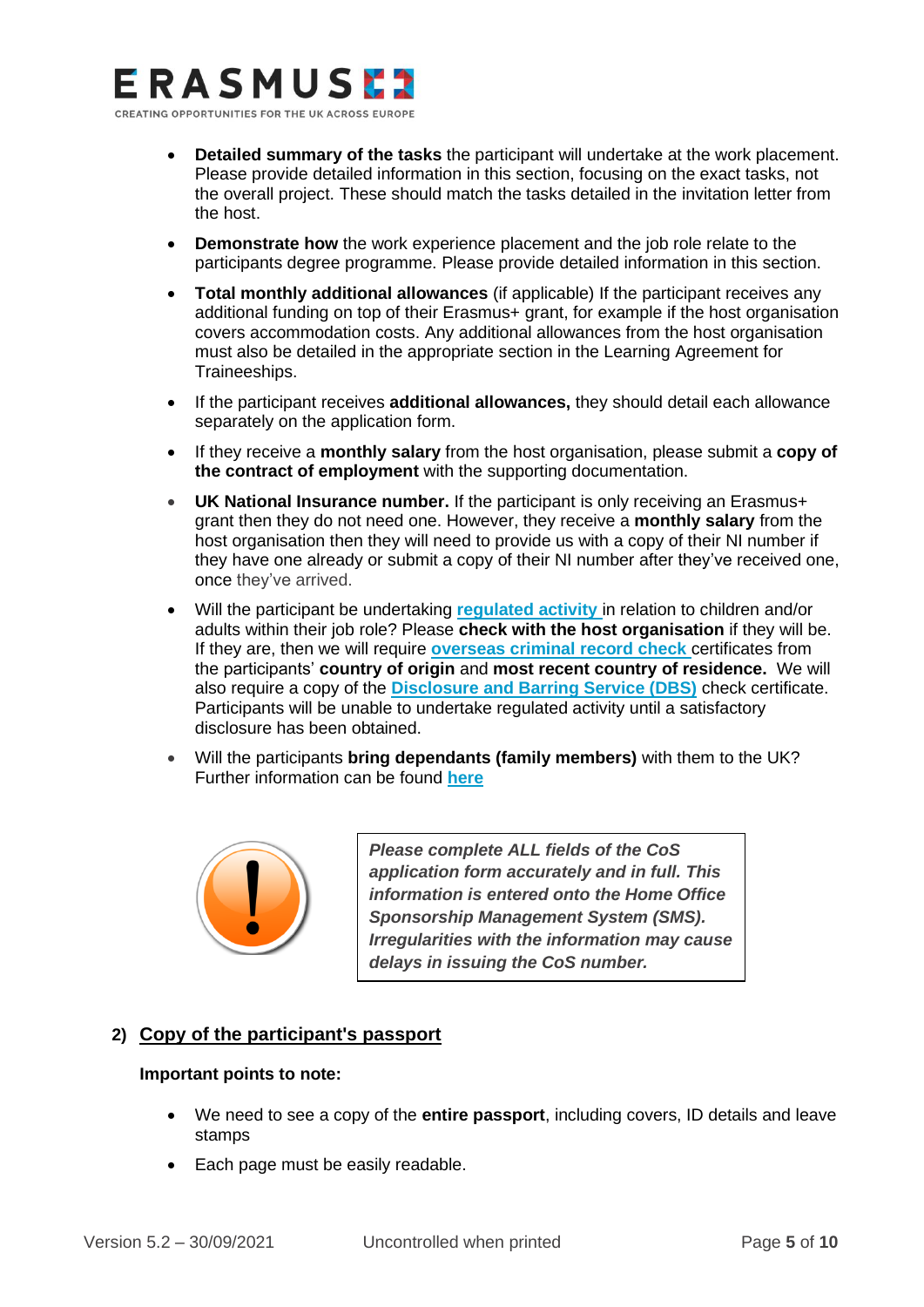

• The passport **expiry date** must be valid for **6 months** after the intended departure date from the UK.

#### **3) Confirmation letter from sending university**

#### **Important points to note:**

- The letter from the sending university needs to be on **letter headed paper** with an official **stamp**, **signed** and **dated** by the appropriate signatory.
- It must detail what **faculty** the participant belongs to, and the **degree** being studied.
- It must indicate the (expected) **graduation** date.
- It must contain the name of the **host organisation**.
- It must contain the **start and end dates** of the placement.
- It must contain the **grant amount in euros allocated per month** to the participant.

#### **4) Acceptance letter from host organisation**

#### **Important points to note:**

- The letter from the host organisation needs to be on **letter headed paper** with an official **stamp**, **signed** and **dated** by the appropriate signatory. Please note: if the organisation does not have a stamp, we require an email from the host organisation confirming this.
- It must contain the participant's **job title** during the placement.
- It must contain a **description of duties** the participant will undertake during the work placement.
- It must contain the **start and end dates** of the placement.
- It must contain the sentence: **I, the undersigned, confirm that this work placement/ mobility is supernumerary, i.e. it is not part of normal staffing requirements and not filling a job vacancy.**

#### **5) Erasmus+ Learning Agreement for Traineeships**

- The Erasmus+ Higher Education [Learning Agreement for Traineeships](https://ec.europa.eu/programmes/erasmus-plus/resources/documents/applicants/learning-agreement_en) should be completed. (Please check the **[Guidance](https://ec.europa.eu/programmes/erasmus-plus/sites/default/files/learning-traineeships-guidelines_en.pdf)** on how to complete the Learning Agreement).
- Under the **traineeship title** (also) include the job title as agreed with the host if it differs from the traineeship program.
- **All fields prior to the mobility** need to be completed in full.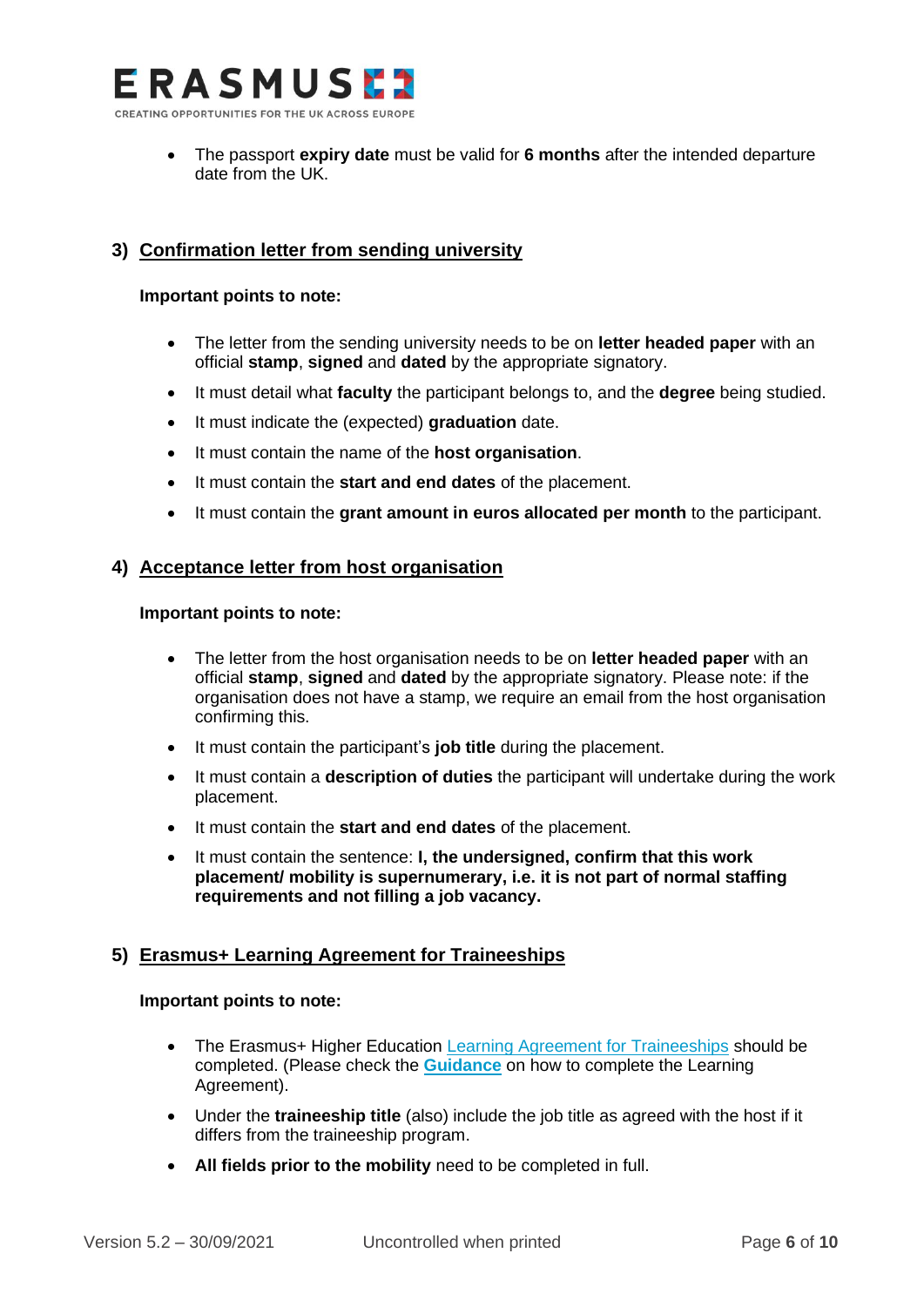

• The Learning Agreement needs to be **signed** and **dated** by the participant, the sending institution and the host organisation.

#### **6) Transcript of Records**

#### **Important points to note:**

- Participants must be currently **studying or have completed** a degree programme within the last 18 months in order to be eligible to participate in a traineeship mobility. N.B. The mobility must end before the last day of the 18 months.
- The **transcript** must be translated into **English**. Please check Home Office guidance [here](https://www.gov.uk/certifying-a-document) for further details on certifying a translation.
- The transcript must be on **letter headed paper**.
- It must detail the **participants' degree** programme/subjects

#### **7) Copy of the participant's overseas criminal record check and Disclosure and Barring Service (DBS) check certificate/s (if applicable)**

- **Criminal record checks** for overseas participants are only required if participants are undertaking [regulated activity](https://www.gov.uk/government/publications/dbs-guidance-leaflets) in relation to children and/or adults. We advise participants to consult with the host organisation to clarify if checks are required.
- If required criminal record check certificates must be submitted from the participant's **country of origin and most recent country of residence**.
- The certificate/s **issue date** must be no longer than **six months** in advance of the application date.
- The certificate/s must be translated into **English or clearly state in English** that the participant hasn't had any criminal activity. Please check [Home Office guidance](https://www.gov.uk/certifying-a-document) for further details on certifying a translation.
- In addition to overseas criminal record checks we are also required to keep a copy of participants [DBS check certificate.](https://www.gov.uk/dbs-check-applicant-criminal-record) Host organisations may be able to apply for a DBS check prior to participants' arrival if they have all of the necessary documentation needed to process an application for a DBS check. If a check prior to arrival is not possible then one must be carried out once participants are in the UK. A copy of the certificate must be submitted to the British Council. Please note that participants will not be able to undertake regulated activity until a satisfactory disclosure has been obtained.
- In England and Wales, the [Disclosure and Barring Service \(DBS\)](https://www.gov.uk/dbs-check-applicant-criminal-record) undertake these checks.
- In Scotland, these checks are carried out by Disclosure Scotland. Your host organisation will be able to advise on whether membership of the [Protecting](https://www.mygov.scot/pvg-scheme)  [Vulnerable Groups \(PVG\) scheme -](https://www.mygov.scot/pvg-scheme) mygov.scot will be necessary.
- In Northern Ireland, these checks are carried out by [AccessNI.](https://www.nidirect.gov.uk/campaigns/accessni-criminal-record-checks)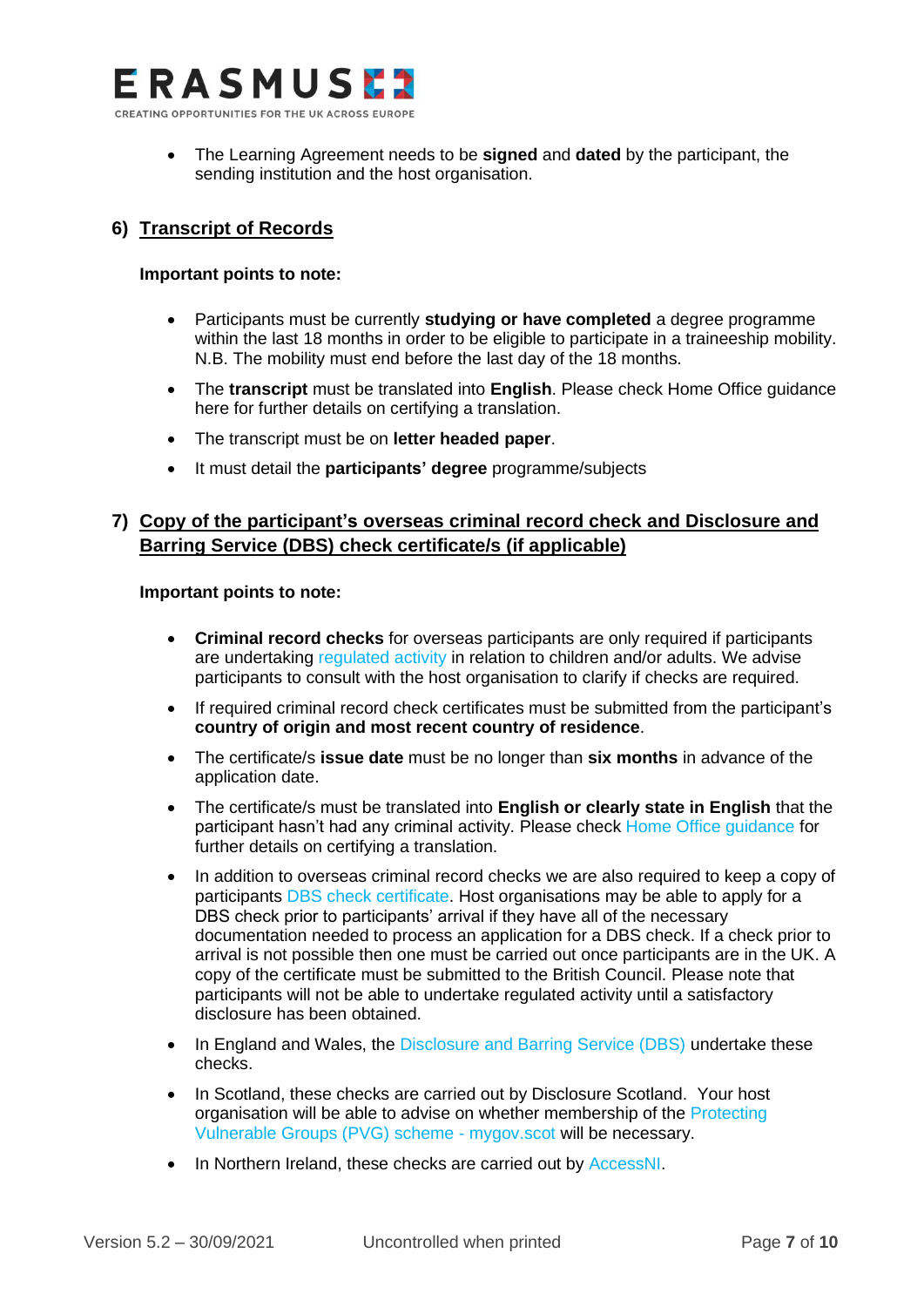

#### **8) Copy of the contract of employment from the host organisation, (if applicable)**

#### **Important points to note:**

- The contract is only required if the participant receives a **salary.**
- The contract should clearly show the **names** and **signatures** of all parties involved, the **start and end dates** of the contract, **details of the job** and an indication of how much the participant will be **paid**.
- Any **allowances** that the participant receives as part of their salary package must be detailed in the contract.
- The **job title, tasks, working hours and work address** must match the ones from the Application Form
- The Contract must be **signed** and **dated** by all parties



*All documentation has to be consistent; we require the start and end dates of the work placement to match those on the Learning Agreement for Traineeships, confirmation letter from the sending university, acceptance letter from the host organisation and T5 CoS application form.* 

*All of these documents must be completed in full and sent by the Erasmus+ Coordinator by email to [Tier5erasmus@britishcouncil.org](mailto:Tier5erasmus@britishcouncil.org) for the application to be considered. All communication will be via the university coordinator.* 

*Do not send documents as web links or one drive attachments as these will be refused.* 

*Please note that due to size constraints within our systems we can only accept one email per CoS application. If you have trouble with the file size of your email, this [guide](https://www.wikihow.com/Compress-a-PDF-File) might be useful in advising you how to reduce the size or please consult your IT department for help.*

## **How long does it take to issue a Certificate of Sponsorship (CoS)?**

Applications for CoS must be submitted no later than 10 weeks before the placement start date. We recommend that no travel plans are made or costs incurred until a decision has been made regarding the participant's CoS and a visa has been approved by the Home Office.

Upon assessing the documentation, the T5 team will make an application to the Home Office for a CoS for the applications which successfully meet the criteria. The T5 team will produce a Letter of Maintenance and email it to the Erasmus+ Coordinator and the participant along with Annex E – Participant T5 Guidelines and Sponsorship Duties, Safety First 2020-2021, T5 Online Visa Application Guidance and T5 UKVI Reporting Form.